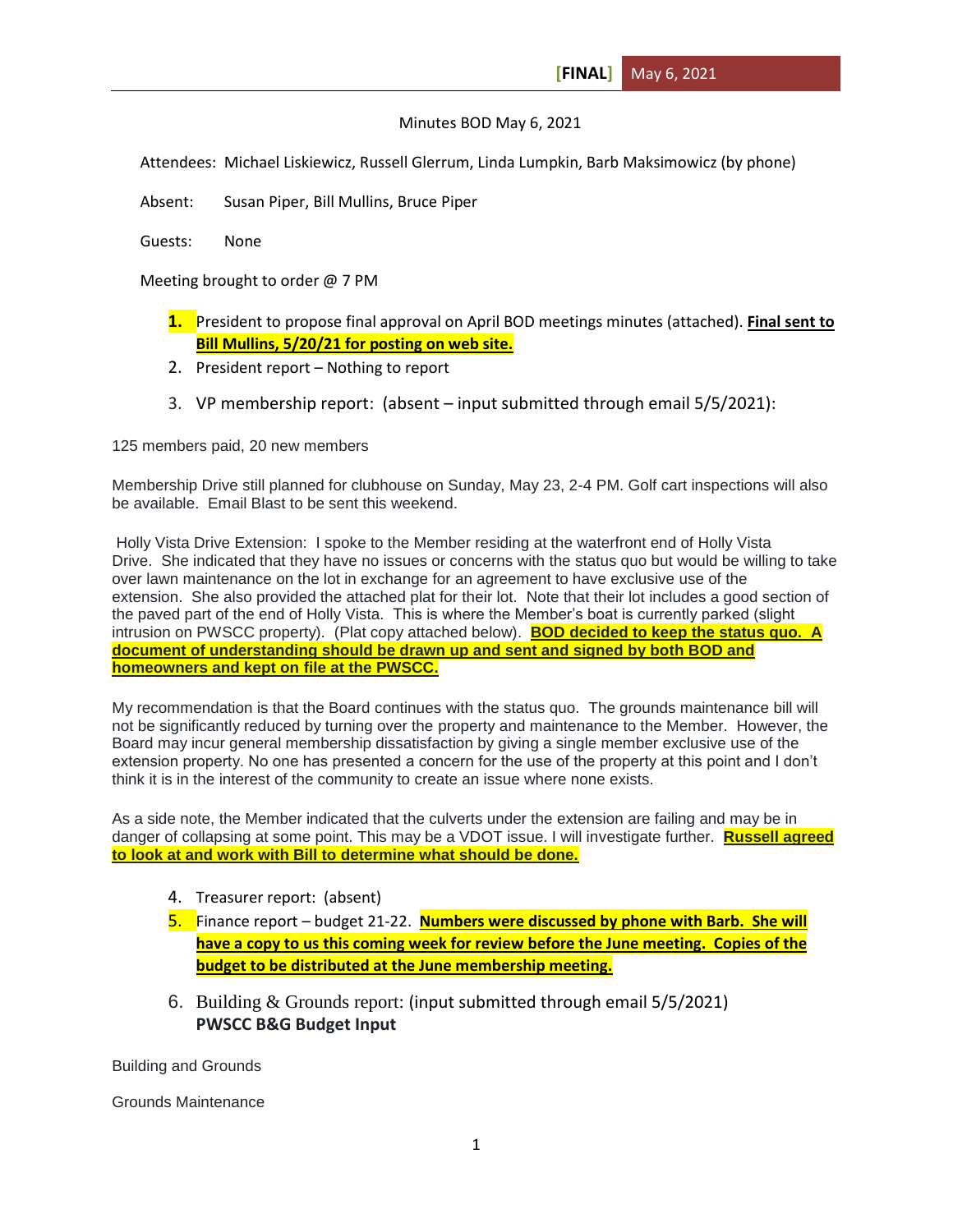| Grass cutting and trash contract (2021). | \$4200   |
|------------------------------------------|----------|
| Other grounds maintenance.               | \$.800   |
| Utilities Clubhouse                      | \$3000   |
| <b>Clubhouse Supplies</b>                | \$500    |
| Clubhouse Maintenance and Repairs.       | \$1000   |
| Beach Maintenance (Raking etc.)          | \$1500   |
| Other Beach Maintenance                  | \$500    |
| <b>Beach Access Improvements</b>         | \$1000   |
| <b>Total Building and Ground</b>         | \$12.500 |

## **BOD wants \$250.00 added to B&G budget for 2021-2022 to cover costing of 'parking lot' taxes where trailers are parked when using ramp which would bring total to \$12,750.00 for coming year.** (Following also submitted in email sent 5/5/2021):

Registered Agent - Since I will not be on the board after June Annual meeting, I will no longer be able to serve as the Registered Agent. The SCC Annual Report will need to be submitted in July, so someone else will have to assume the Registered Agent duties before then. The form can be done on line or hard copy, a blank one was mailed to me last year. I will provide my files and any correspondence I receive to that person. The Registered Agent can be changed on line. **Michael has agreed to take over this duty. Bruce needs to get with Michael to discuss how this duty is handled.**

Beach Raking/Dragging - I will ask Matt Hall to rake/drag beach before Memorial Day weekend. Does the board want me at this time to schedule him for July 4th and Labor Day as well? **YES, please get him to drag the beach.**

He normally gets \$400 a time but was hoping if we ask him to do it 3 times maybe we can get him down to \$1000 for all 3. **Yes, fine.**

Or do you want to leave to July 4 and Labor Day for my replacement to take care of? **No.**

Trash can holder at Marina - I had indicated earlier in the year that I would build an elevated rack for 2 trash cans at marina. (Elevated to keep cans from tipping over when water gets high and with sides to keep cans from tipping over in wind. With current lumber prices, it appears this would run just under \$200. Does the board want me to proceed with this project before my tenure on board is over? If not it is recommended the cans be chained to the sign post down there. **Yes, please proceed.**

- 7. Community Action report (vacant position-no report)
- 8. Entertainment report (vacant position-no report)
- **9.** Dock Master Report:
- **Has the keys**
- **Power washed the pier (photos attached with paper copy of minutes)**
- **Next year: replacing finger piers – should be about \$40.00 per pier.**
- **Slip fees need to go up: line item for voting at June membership meeting. Figures need to be done and sent out to BOD BEFORE June meeting so they can be approved to submit to membership!**
- **Fish cleaning station – need a stainless steel sink – OK to get is included in current budget.**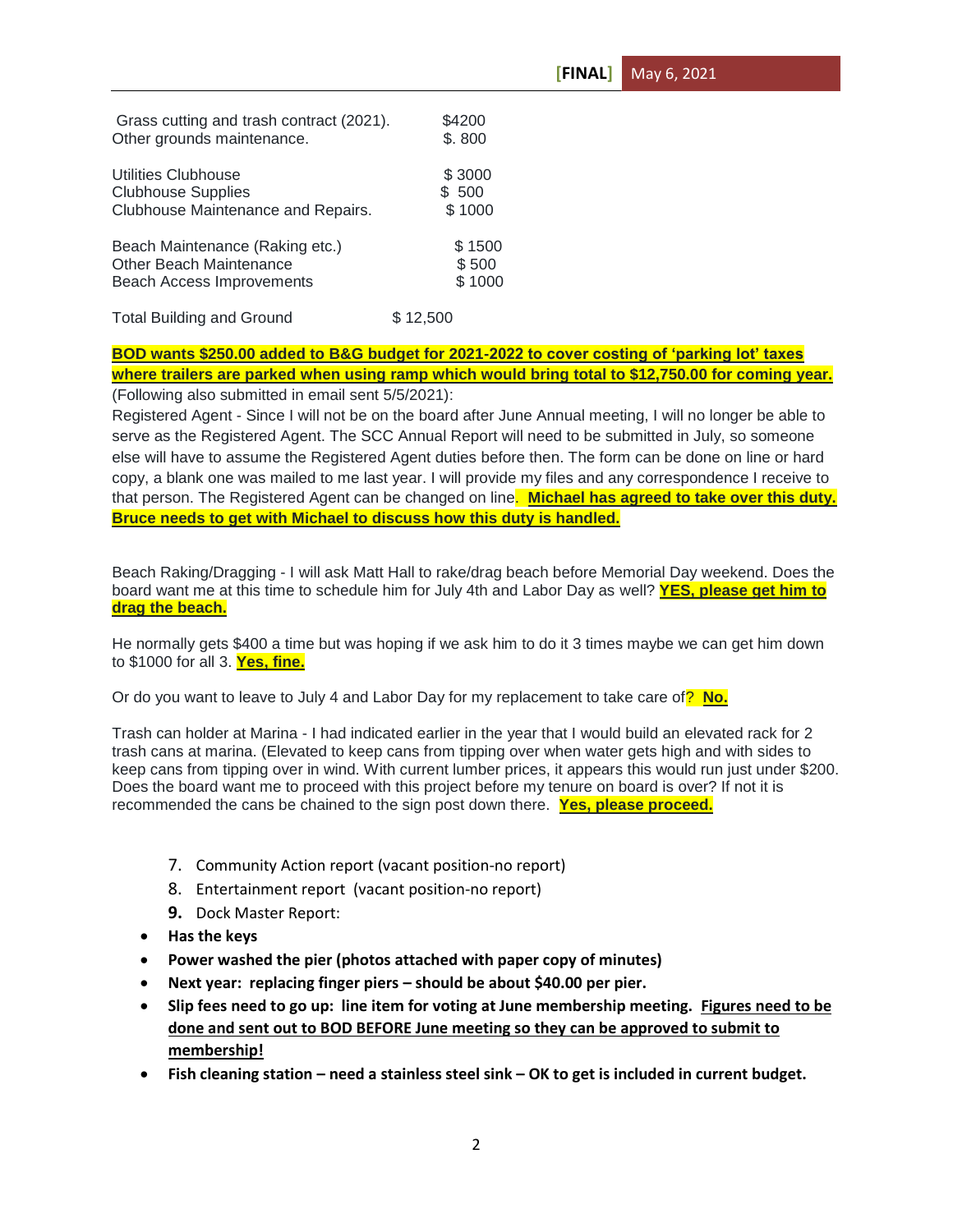**Slips 22, 24, 26 are not useable. Wants to get Bowie to make these unusable slips into useable slips and submit to VMRC. BOD says yes does it.**

 $\bullet$ 

OLD BUSINESS: (for closeout) **Picnic tables - ongoing**

NEW BUSINESS:

JUNE Membership planning: who will work front entrance? – **Bill Mullins**

Postings to website and @ clubhouse entrance and yellow boards + Facebook

Copies of budget need to be done to hand out

**Susan needs to provide all treasurer report files on a flash drive. Plus what version of Quick Books is she using?**

**Yellow boards need to be set up by May 23. At clubhouse and road entrances (Holly Vista and Wakefield)**

Meeting adjourned @: 7:45PM

**NEXT MEETING IS: June 5 - Annual Membership meeting @ 10 AM – please get there a bit early to help with setup.**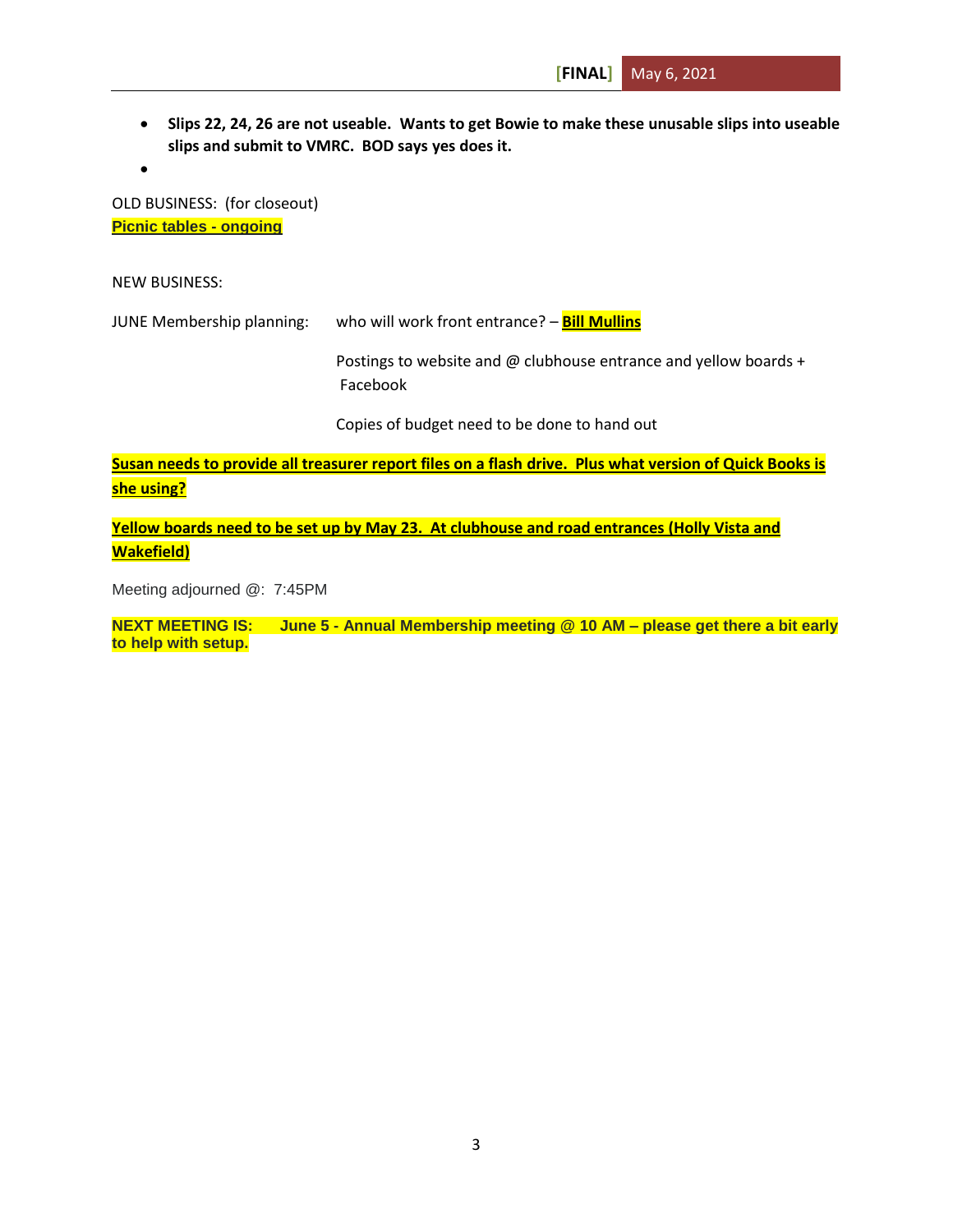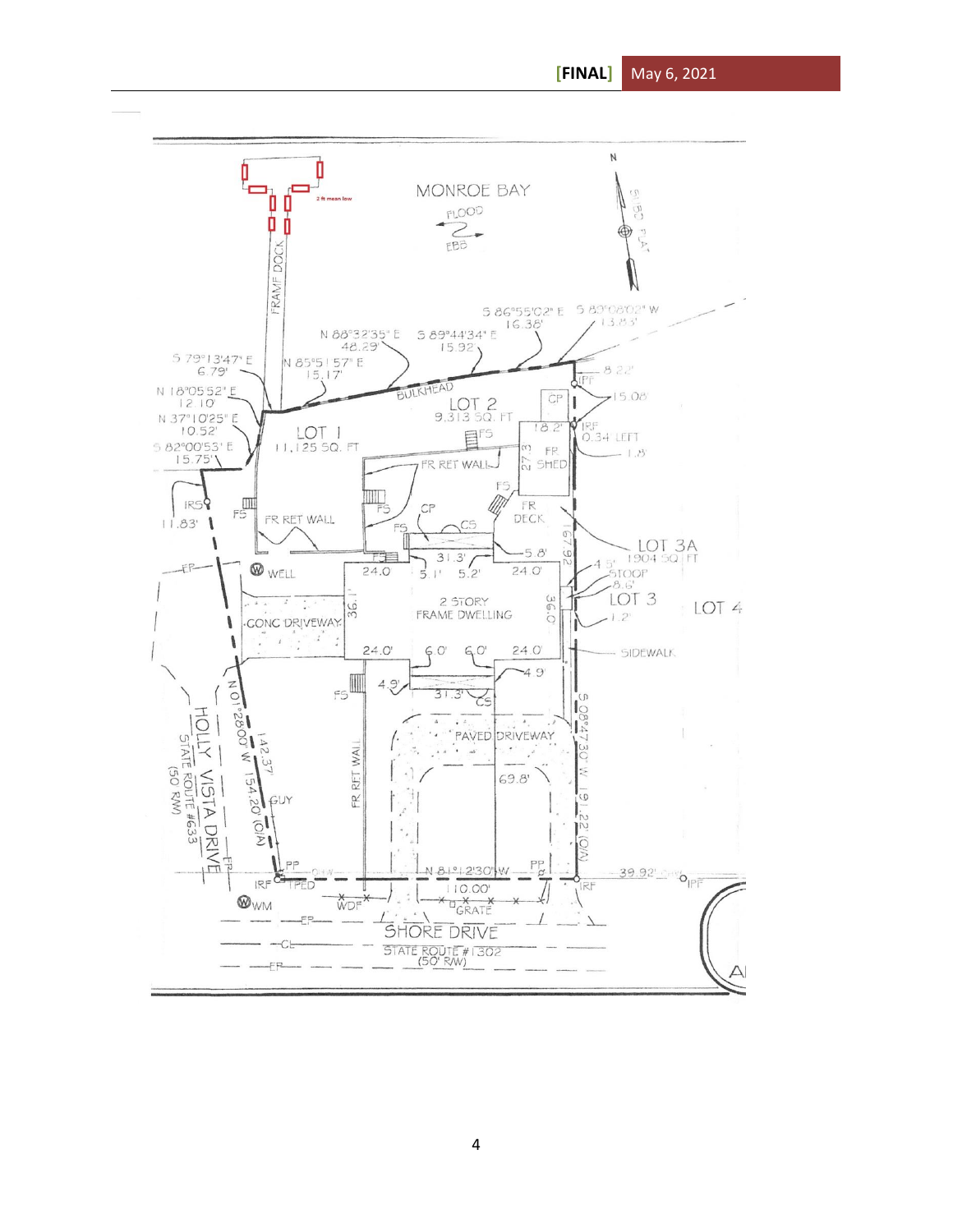Minutes BOD April 14, 2021 - approved

Attendees: Mike Liskiewicz, Bruce Piper, Susan Piper, Russell Glerrum, Bill Mullins, Linda Lumpkin

Absent: Barb Maksimowicz

Guest: None

**NEXT MEETING: May 6 VICE May 12. ALL BOD members must attend. June annual membership meeting planning.**

Meeting brought to order @ 7:03 PM

- 1. Minutes of the March BOD meeting were approved. (Motion Bill Mullins;  $2<sup>nd</sup>$  Susan Piper – unanimous by BOD.)
- 2. President report: Nothing much there is a 26 June clubhouse rental.
- 3. VP membership report:
	- a. Currently at a 109; 14 new applications
	- b. 23 May is next membership drive and golf cart inspection vice 23 April. Time runs 2-4 pm
- 4. Treasurer report:
	- a. March treasurer's report attached
	- b. PWSCC 2020 budget  $1/1/2021 12/31/21$  attached. Used as heads up submission for 21/22 budget at June meeting.
	- c. Susan also reported the following from email sent to BOD on April 5, 2021:

"\*\*At the last meeting, I picked up the wrong checking account balance for my report. The actual balance was about \$8,000 less. Sorry for the error….looked at the wrong column! I transferred \$10,000 from checking to the savings account as we voted on and as of 4/5 the checking account balance is \$22,628.11 and the savings account balance is \$26,182.31.

\*\*James Miller, 465 Shore Drive, has given us a 2<sup>nd</sup> bad check. I didn't repost it but went to his bank and was told there was not enough to cover the \$102 check. I sent another letter today telling him he would not be issued a membership card or a new key until this was paid by money order or cash. So if he comes to any of you, please don't take a check from him or issue him a key.

\*\*Finally, after 2 years as Treasurer I have decided I will not be returning for a 3<sup>rd</sup> year on the Board."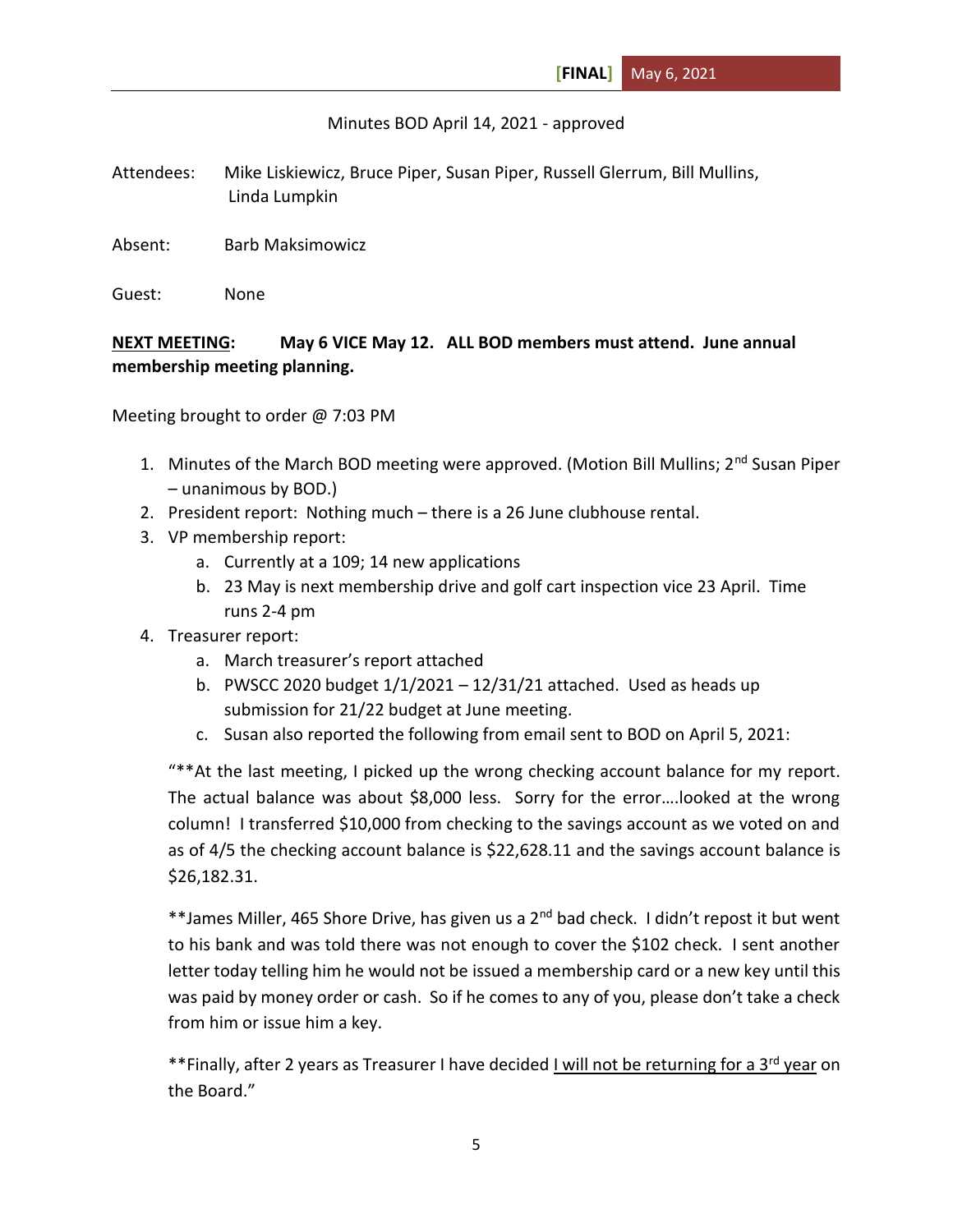- 5. Finance report:
	- a. Mike Liskiewicz will let Barb Maksimowicz know we have changed the May 12 BOD meeting to May 6 and she will need to have a draft budget submission by then.
- 6. Building and Grounds report:
	- a. Grass cutting is underway.
	- b. Alicia Woods(lives at end of Holly Vista and Shore Drive) wants to rent the lot that belongs to PWSACC (the easement). Bill Mullins will take this on and send a 'term specific' letter from the BOD.
	- c. Reiterated Sunday 23<sup>rd</sup> is next golf cart inspection (Member cost: \$10.00; Non-Member cost: \$15.00)
	- d. I will not be returning as a BOD member next year.
- 7. Dock Master report:
	- a. Six (6) electrical outlets left to fix.
	- b. The old porta potty has been cut up and taken to the dump.
	- c. New porta john has been delivered. It will be cleaned and sanitized every Tuesday.
	- d. We do not need a pump out agreement with Colonial Beach Yacht Center as they are a PUBLIC utility that charges \$5.00 for each pump out.
	- e. Water repairs: 3 bibs and hose done this year; 6 were done 2020. Bibs 2.3. and 10 are old and will need replacing in the next year or so. Makes a total of 12 replacements.
	- f. Power washed and stained the deck up to the gate; painted gate and made a new plate to hold the gate lock.
	- g. Added life ring and bench to end of dock. This is a selling point for membership.
	- h. A member contacted me about slip for paddle boat and kayak but she had not truck to haul the boat and kayak over. So, a kayak storage rack has been purchased and member can rent and store kayak at the dock for \$5.00 a year. Rack holds six kayaks. Paddle boat storage? Not sure. This is also a selling point for membership.
	- i. There are still 4 "un-rentable" slips that need to be figured out into rentable slips.
	- j. Bill Leapley, Al Hall wanted to install boat lift. In the 4 currently non-rentable slips. We would convert 4 slips to 3 which would give us 2 slips with lifts and one large slip.
	- k. I was going to do a request for 2 lifts and repair because all the slips need done at the same time. The pile driver machine is 40-foot wide so he needs space to do the work. This is ongoing.

(Pictures of work done at the dock are included with printed out minutes)

Old Business: None